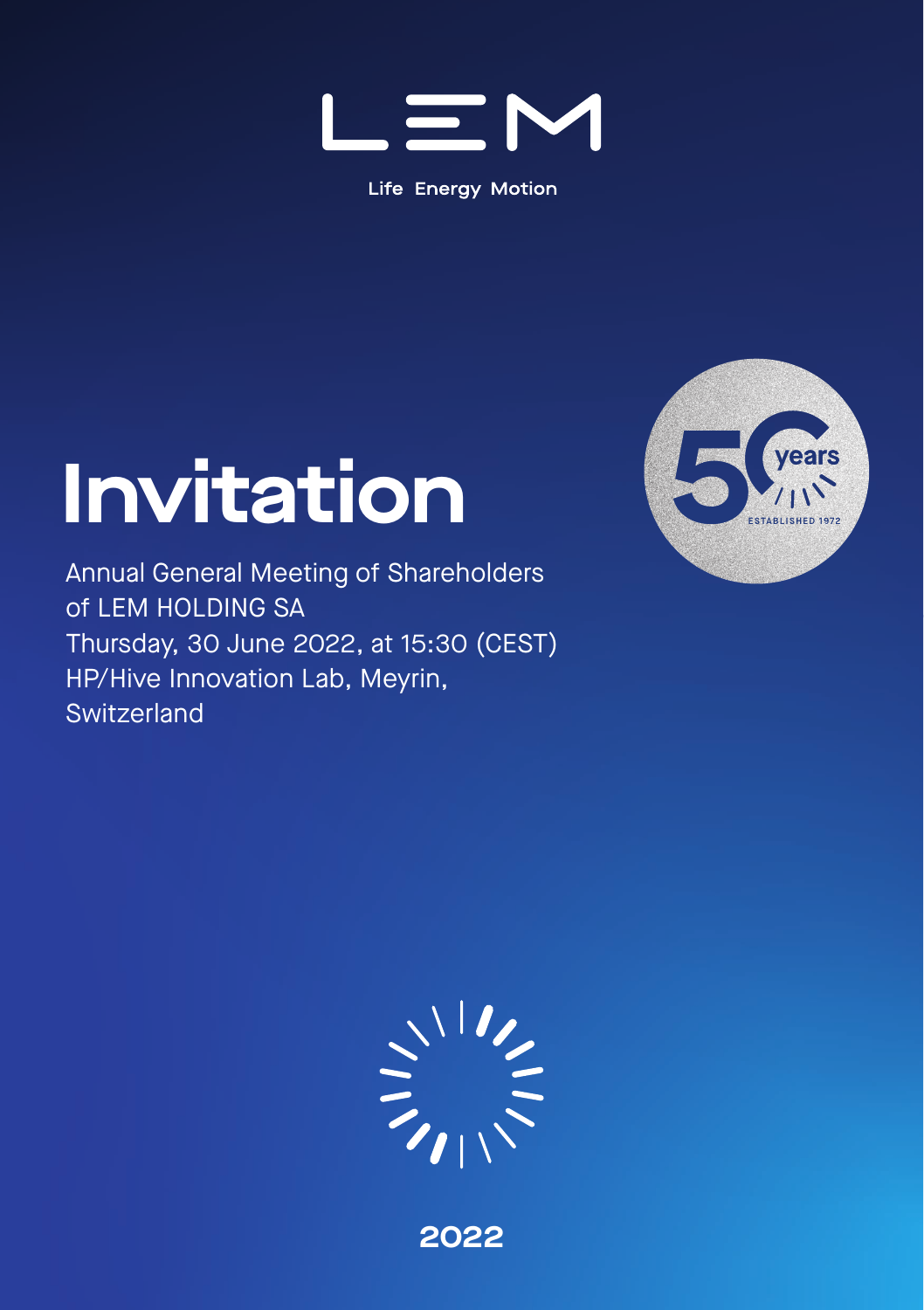## **Invitation to the Annual General Meeting of Shareholders 2022 of LEM HOLDING SA**

LEM's Board of Directors is pleased to invite you to the Annual General Meeting of Shareholders 2022.

#### **Date and time**

Thursday, 30 June 2022 at 15:30 (CEST) doors open at 15:00 (CEST)

#### **Place**

HP/Hive Innovation Lab Route du Nant-d'Avril 150, 1217 Meyrin, Switzerland

#### **Public transportation**

#### From Geneva, Cornavin:

Take the train #L5 (direction La Plaine) and stop at Zimeysa. Then, take the bus #57 (direction Geneva-Airport) and exit at the bus stop Satigny, Nant-d'Avril. Walk about 1 minute, the HP/Hive Innovation Lab is across the street.

If taking a taxi from Geneva, Cornavin, please allow for about 20 minutes journey time.

#### From Geneva Airport:

Take the bus #56 (direction Meyrin, Hôpital de La Tour) or bus #57 (direction Zimeysa, gare) and exit at the bus stop Satigny, Nant-d'Avril. Walk about 1 minute, the HP/Hive Innovation Lab is across the street.

If taking a taxi from Geneva Airport, please allow for about 10 minutes journey time.

#### **Car parking**

Car parking is available at the HP/Hive Innovation Lab, Route du Nant-d'Avril 150, 1217 Meyrin.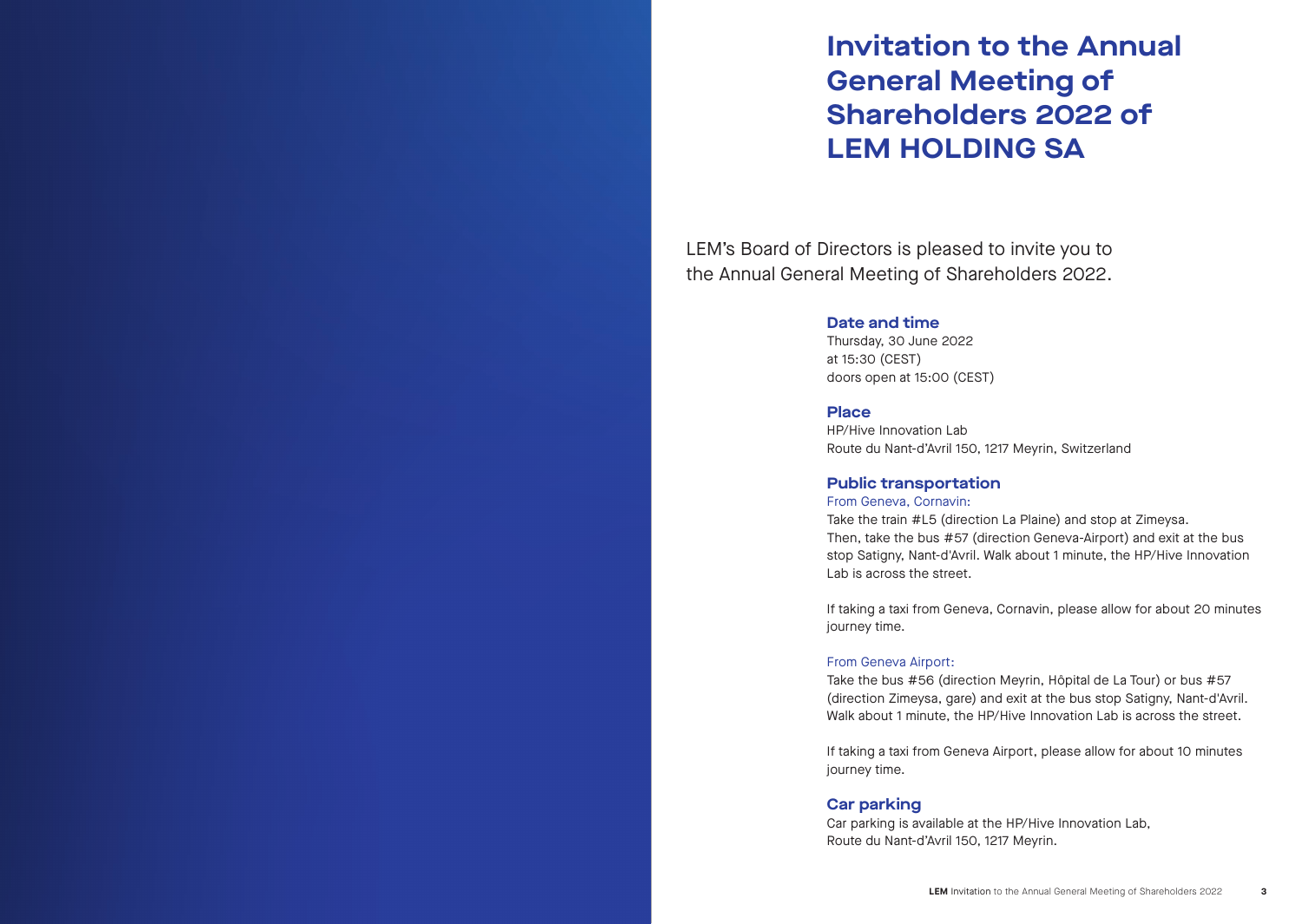# **life energy motion**

**For the past year, LEM has proven to be especially vital. The pandemic and disrupted supply chains impacted us all, but our teams adapted valiantly with creativity and new digital forms of collaboration. The record annual results reflect this exceptional commitment from everybody, and we are proud to celebrate our 50th year as a company. At special events throughout 2022, we will take time out to connect across cultures, locations, and disciplines, and to celebrate LEM moments together. Using this opportunity to learn from our history and go forward with renewed conviction.**

**Energy abounds in a company that is 50 years young. This dynamism enables LEM to continually recognize trends and opportunities and to design new and leading products to meet market demands. Our anniversary is the perfect occasion to celebrate LEM's ingenuity – our particularly clever way of thinking and engineering the best solutions for our customers' systems.**

**LEM sells literally millions of electrical sensors. What will the next half century bring? Progress set into motion by mega**  trends such as efficient renewable energy, **mobility and automation. Success driven by our mindset of continuous learning and improvement. A future inspired by a common purpose of helping our customers and society accelerate the transition to a sustainable future.**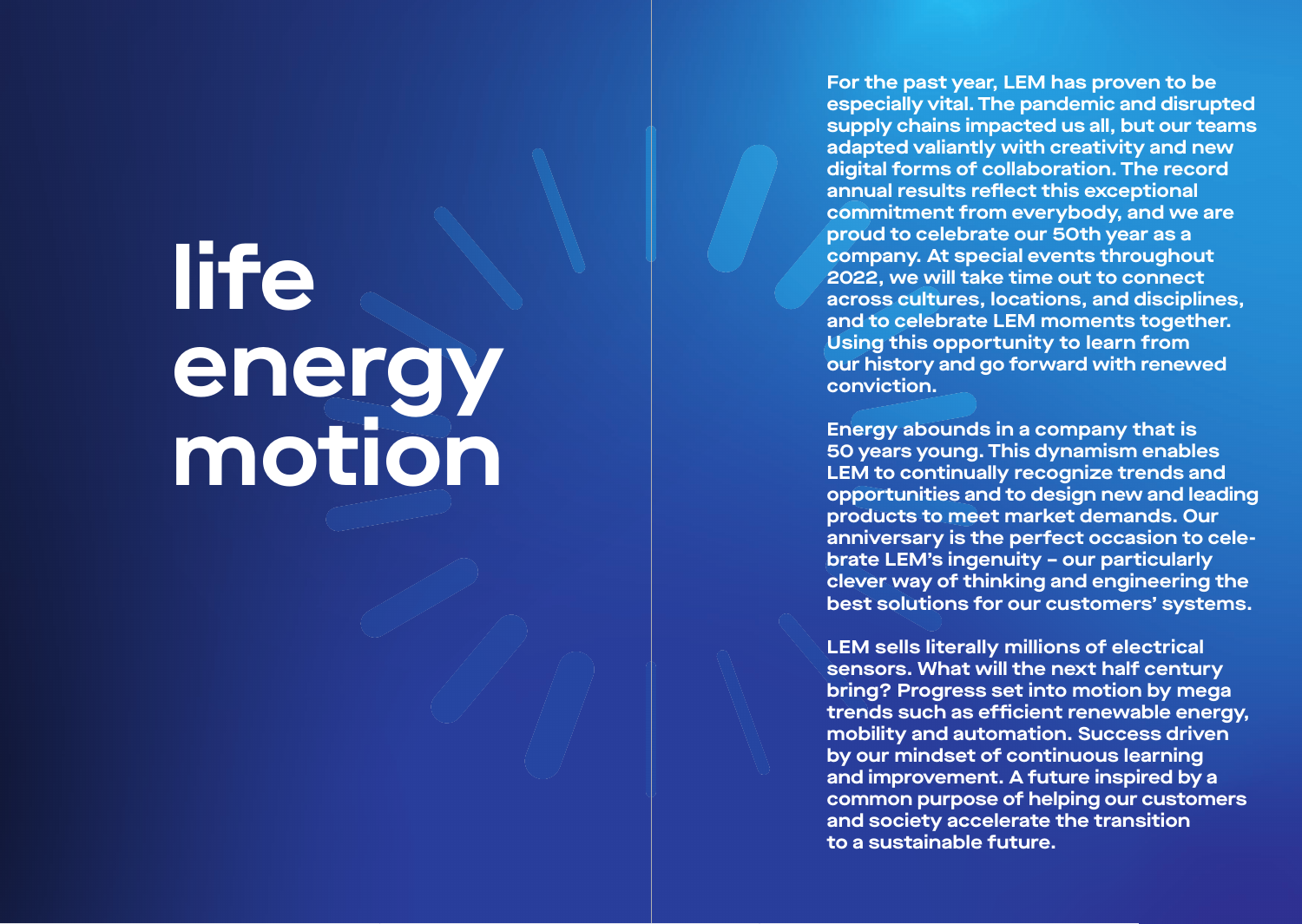#### **1 Reporting for the financial year 2021/22**

- 
- Management report Consolidated financial statements of the LEM Group
- Annual financial statements of LEM HOLDING SA
- Compensation report
- Auditors' reports

#### **1.1 Approval of the management report, the consolidated financial statements of the LEM Group, and the annual financial statements of LEM HOLDING SA as at 31 March 2022**

Proposal: The Board of Directors proposes that the management report, the consolidated financial statements of the LEM Group and the annual financial statements of LEM HOLDING SA be approved.

#### **1.2 Consultative vote on the compensation report 2021/22**

Proposal: The Board of Directors recommends that the compensation report as per pages 54 to 59 of the Financial Report be accepted (non-binding consultative vote).

Explanation: The compensation report contains the principles govern ing the compensation paid to the Board of Directors and the Executive Management and reports on the amounts paid to the members of both corporate bodies for the financial year 2021/22.

#### **2 Appropriation of available earnings and distribution**

Proposal: The Board of Directors proposes that the total available earnings for the financial year 2021/22 of LEM HOLDING SA be allocated as follows:

#### in CHF thousands

| Balance brought forward from the previous financial year | 76'949  |
|----------------------------------------------------------|---------|
| Variation of treasury shares                             | 179     |
| Net profit of the financial year                         | 318'308 |
| Total available earnings                                 | 395'436 |

#### **Proposal of the Board of Directors**

| Balance to be carried forward | 338'436 |
|-------------------------------|---------|

1 Dividend-bearing shares are all shares issued except for treasury shares held by LEM HOLDING SA and its subsidiaries as of the record date. The amount of CHF 57 million is calculated on the total number of shares issued as of 31 March 2022. If the total amount of the ordinary dividend is higher or lower, the difference will be balanced through the appropriation of the available earnings reserve.

**Agenda and proposals** Explanation: The Board of Directors proposes the distribution of an ordinary dividend of CHF 50 per share. Net of the Swiss withholding tax of 35%, this is an ordinary net cash dividend of CHF 32.5 per share. The shares will be traded ex-dividend as of 5 July 2022. The net dividend will be paid on 7 July 2022.

#### **3 Discharge of the Board of Directors and the Executive Management**

Proposal: The Board of Directors proposes that the members of the Board of Directors and the Executive Management be granted discharge for the financial year 2021/22.

#### **4 Approval of the compensation of the Board of Directors**

Proposal: The Board of Directors proposes that a maximum aggregate amount of compensation of the members of the Board of Directors for the term of office from the Annual General Meeting 2022 until the Annual General Meeting 2023 of CHF 1'100'000 be approved.

Explanation: The proposed maximum aggregate amount of CHF 1'100'000 is composed of the following (non-binding) components:

- Fixed compensation of CHF 910'000 based on the gross Board of Directors membership fees (CHF 250'000 for the Chairman and CHF 80'000 for each member) and the gross Committee membership fees (CHF 40'000 for the Committee's chairman and CHF 20'000 for each member) for the six members of the Board of Directors proposed for re-election under agenda item 7 below. For further details on the compensation system of the Board of Directors, please refer to the compensation report 2021/22, pag es 54 to 59 of the Financial Report; plus
- Related employer contributions to social security; plus
- Reserve amount, which allows for flexibility in the event of extraordinary events such as significant additional workload of all or certain members of the Board of Directors that requires additional compensation, including membership of ad hoc committees, or an increase in mandatory social security contributions due to a change of applicable contribution rates.

Members of the Board of Directors do not receive any variable compen sation. The actual payout to the members of the Board of Directors for the term of office from the Annual General Meeting 2022 until the Annual General Meeting 2023 will be disclosed in the compensation report 2022/23.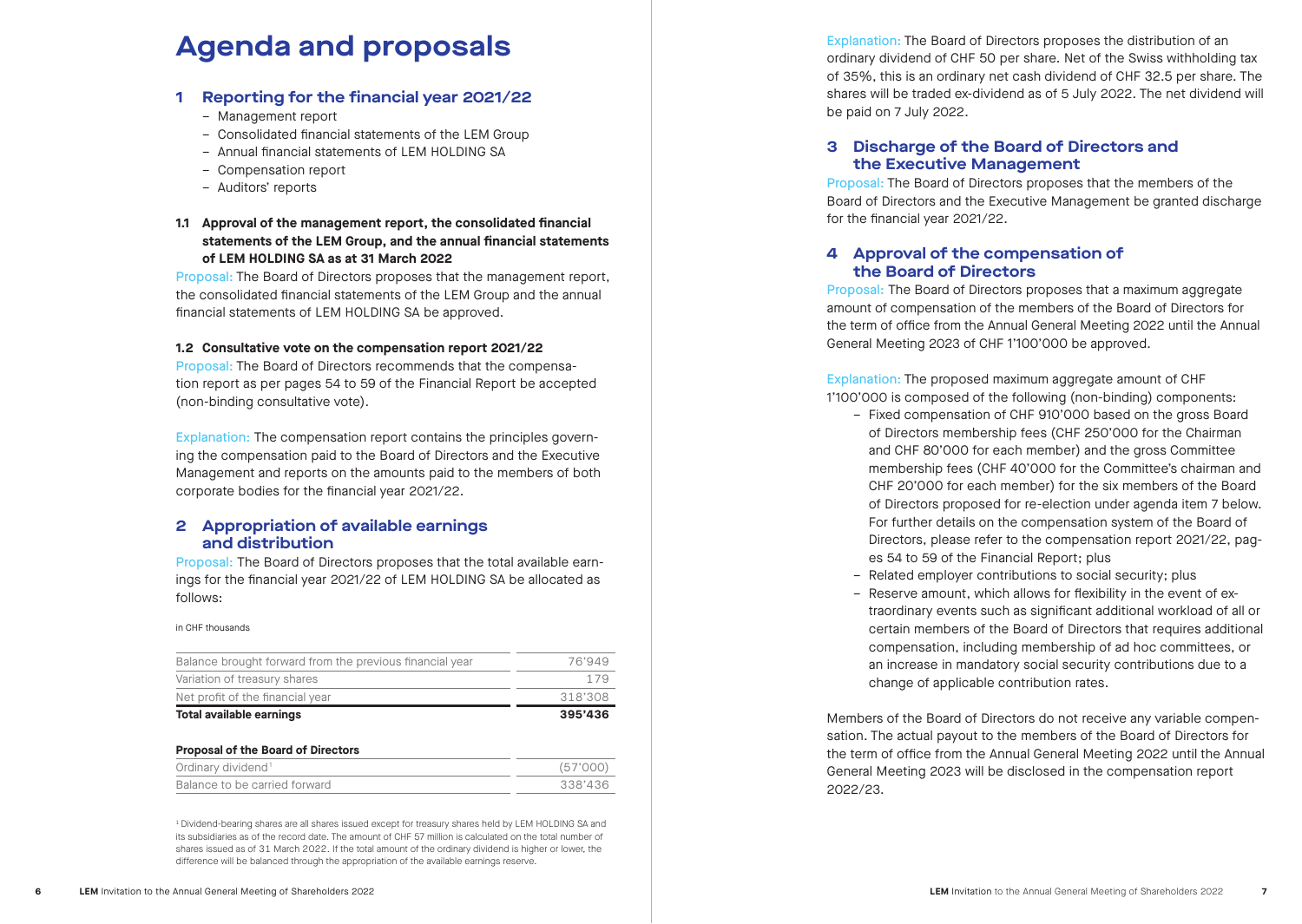#### **5 Approval of the compensation of the Executive Management**

The approval of the compensation of the members of the Executive Management is divided into three separate votes:

- 1. The first approval relates to the gross short-term variable compensation to be paid to the members of the Executive Management under the Leadership for Results (L4R) plan – short-term incentive for the financial year 2021/22 (retrospective approval).
- 2. The second approval relates to the maximum gross long-term variable compensation to be granted to the members of the Executive Management under the Leadership for Results (L4R) plan – long-term incentive for the financial year 2022/23 (prospective approval) to be paid out in July 2025.
- 3. The third approval relates to the maximum fixed compensation of the members of the Executive Management for the period from 1 October 2022 to 30 September 2023 (prospective approval).

#### **5.1 Vote on the aggregate amount of short-term variable compensation of the Executive Management for the financial year 2021/22**

Proposal: The Board of Directors proposes that an aggregate amount of short-term variable compensation of the members of the Executive Management for the preceding completed financial year 2021/22 of CHF 1'007'774 be approved.

Explanation: The proposed amount of CHF 1'007'774 is composed of the following components:

- Gross short-term variable compensation of the members of the Executive Management for the financial year 2021/22 of CHF 916'158; plus
- Related employer contributions to social security of CHF 91'616.

For further details, please refer to the compensation report 2021/22, pages 54 to 59 of the Financial Report.

#### **5.2 Vote on the maximum aggregate amount of long-term variable compensation of the Executive Management for the financial year 2022/23**

Proposal: The Board of Directors proposes that a maximum aggregate amount of long-term variable compensation to be granted to the members of the Executive Management for the financial year 2022/23 of up to CHF 2'860'000 be approved.

Explanation: The proposed maximum amount of CHF 2'860'000 is composed of the following (non-binding) components:

- Maximum gross long-term variable compensation under the Leadership for Results (L4R) plan of the members of the Executive Management. This maximum amount assumes that all performance targets will be reached at the maximum possible level under the L4R LTI (Long-Term Incentive) plan rules of CHF 2'600'000; plus
- Estimated related employer contributions to social security of CHF 260'000.

The L4R LTI plan is an annual long-term incentive plan, which is based on the performance of LEM evaluated over a period of three consecutive fiscal years.

As of the financial year 2022/23, the current cash-based L4R LTI plan will be replaced by a share-based Performance Share Unit (PSU) plan. Going forward, members of the Executive Management will receive an annual PSU award, which vests in LEM shares upon completion of a three-year plan cycle. The number of LEM shares obtained per PSU can thereby vary between 0% and 200% of the award, subject to continuous employment and depending on the achievement of pre-agreed performance conditions. Further, forfeiture rules in case of exit and the current claw-back regulations will continue to apply.

The performance criterions are the cumulated Economic Value Added (EVA), the absolute shareholder return, and the relative shareholder return over these three fiscal years.

The actual payout to the members of the Executive Management for grants awarded during the financial year 2022/23 will be disclosed in the compensation report 2024/25.

For further details, please refer to the compensation report 2021/22, pages 54 to 59 of the Financial Report.

#### **5.3 Vote on the maximum aggregate amount of fixed compensation of the Executive Management for the period from 1 October 2022 to 30 September 2023**

Proposal: The Board of Directors proposes that a maximum aggregate amount of fixed compensation for the members of the Executive Management for the period from 1 October 2022 to 30 September 2023 of up to CHF 3'348'000 be approved.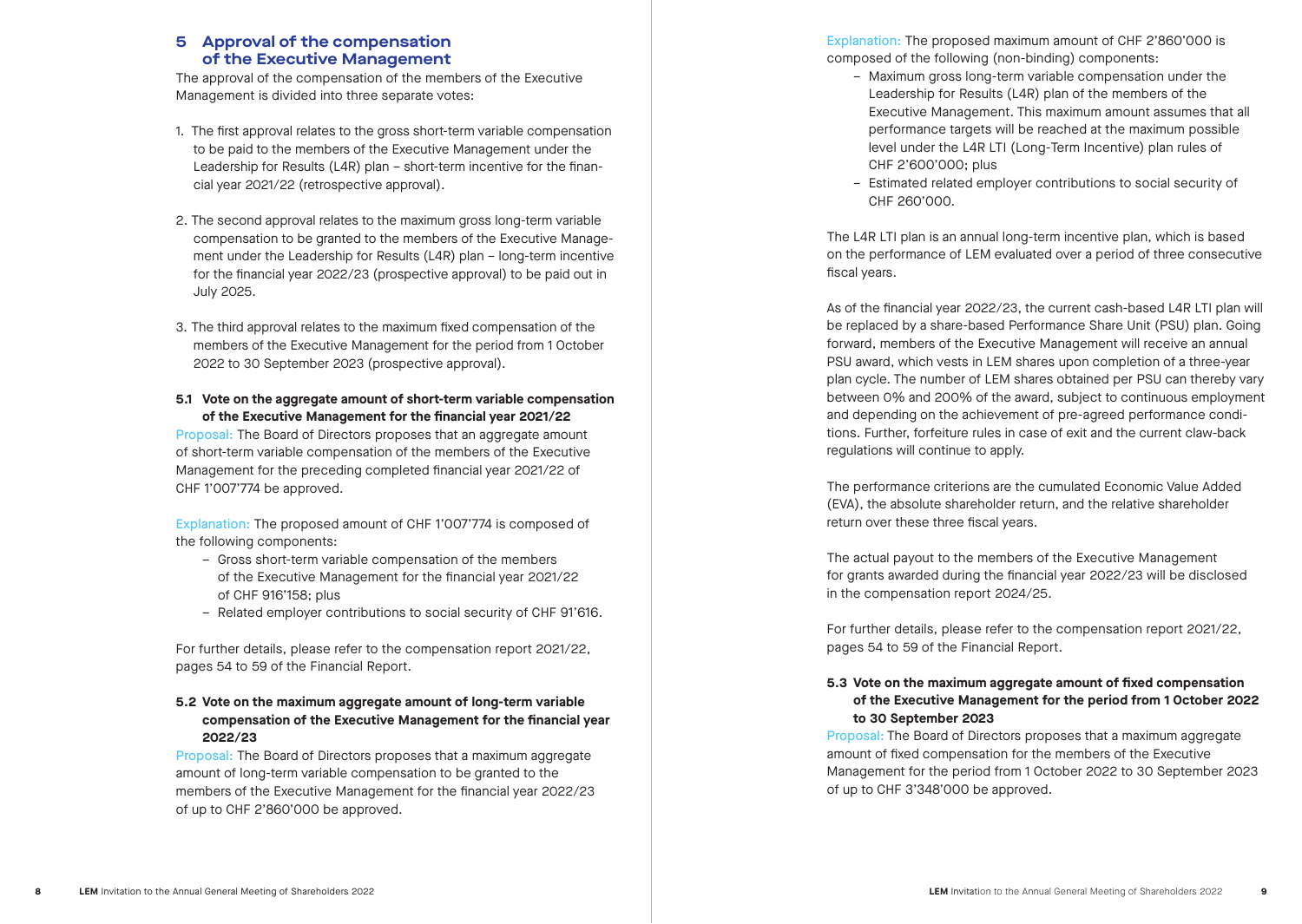Explanation: The proposed maximum amount of CHF 3'348'000 is composed of the following (non-binding) components:

- Gross base salaries of the members of the Executive Management of CHF 2'700'000; plus
- Related employer contributions to social security and pension fund of CHF 648'000.

The actual payout to the members of the Executive Management for the period from 1 October 2022 to 30 September 2023 will be disclosed in the compensation reports 2022/23 and 2023/24, respectively.

#### **6 Amendment to the Articles of Incorporation**

Proposal: The Board of Directors proposes to move the registered office of LEM HOLDING SA from Plan-les-Ouates to Meyrin and to amend the Article 2 of the Articles of Incorporation as follows:

#### **Old version**

Original version in French: Le siège de la société est à Plan-les-Ouates. Free translation in English: The registered office of the company is in Plan-les-Ouates.

#### **New version**

Original version in French: Le siège de la société est à Meyrin. Free translation in English: The registered office of the company is in Meyrin.

Explanation: LEM HOLDING SA has moved to a new headquarters in Meyrin and wishes to change its registered office accordingly. This requires an amendment to the Articles of Incorporation.

#### **7 Re-elections of members of the Board of Directors, re-election of the Chairman of the Board of Directors**

Proposal: The Board of Directors proposes the re-election of

- Cohen Ilan as member
- Gabella François as member
- Hürlimann Andreas as member and Chairman (one single vote)
- Looser Ulrich Jakob as member
- Wampfler Ueli as member
- Weber Werner Carl as member

to the Board of Directors for a term of office of one year extending until completion of the next Annual General Meeting.

Explanation: The mandates of all members of the Board of Directors will expire at the end of the Annual General Meeting of 30 June 2022.

Ueli Wampfler will be 72 years old at the time of the Annual General Meeting of 30 June 2022. Considering the most valuable services provided by Ueli Wampfler to LEM as a member of the Board of Directors and his wide knowledge of LEM's business and culture, the Board of Directors proposes Ueli Wampfler's re-election based on the Article 17, last paragraph, of the Articles of Incorporation.

For further details on the nominees as well as their qualifications, see the biographies in the corporate governance report 2021/22, pages 44 to 53 of the Financial Report.

#### **8 Re-elections to the Nomination & Compensation Committee**

Proposal: The Board of Directors proposes the re-election of

- Hürlimann Andreas
- Looser Ulrich Jakob

to the Nomination & Compensation Committee for a term of office of one year extending until completion of the next Annual General Meeting. In case of re-election, Ulrich Jakob Looser will be appointed as chairman of the Nomination & Compensation Committee.

#### **9 Re-election of the Independent Representative**

Proposal: The Board of Directors proposes the re-election of the law firm Hartmann Dreyer, Attorneys-at-law, Boulevard de Pérolles 7, 1701 Fribourg/Freiburg, Switzerland, as Independent Representative for a term of office of one year extending until completion of the next Annual General Meeting.

#### **10 Re-election of the statutory auditors**

Proposal: The Board of Directors proposes the re-election of Ernst & Young Ltd., Lancy, Switzerland, as statutory auditors for the financial year 2022/23.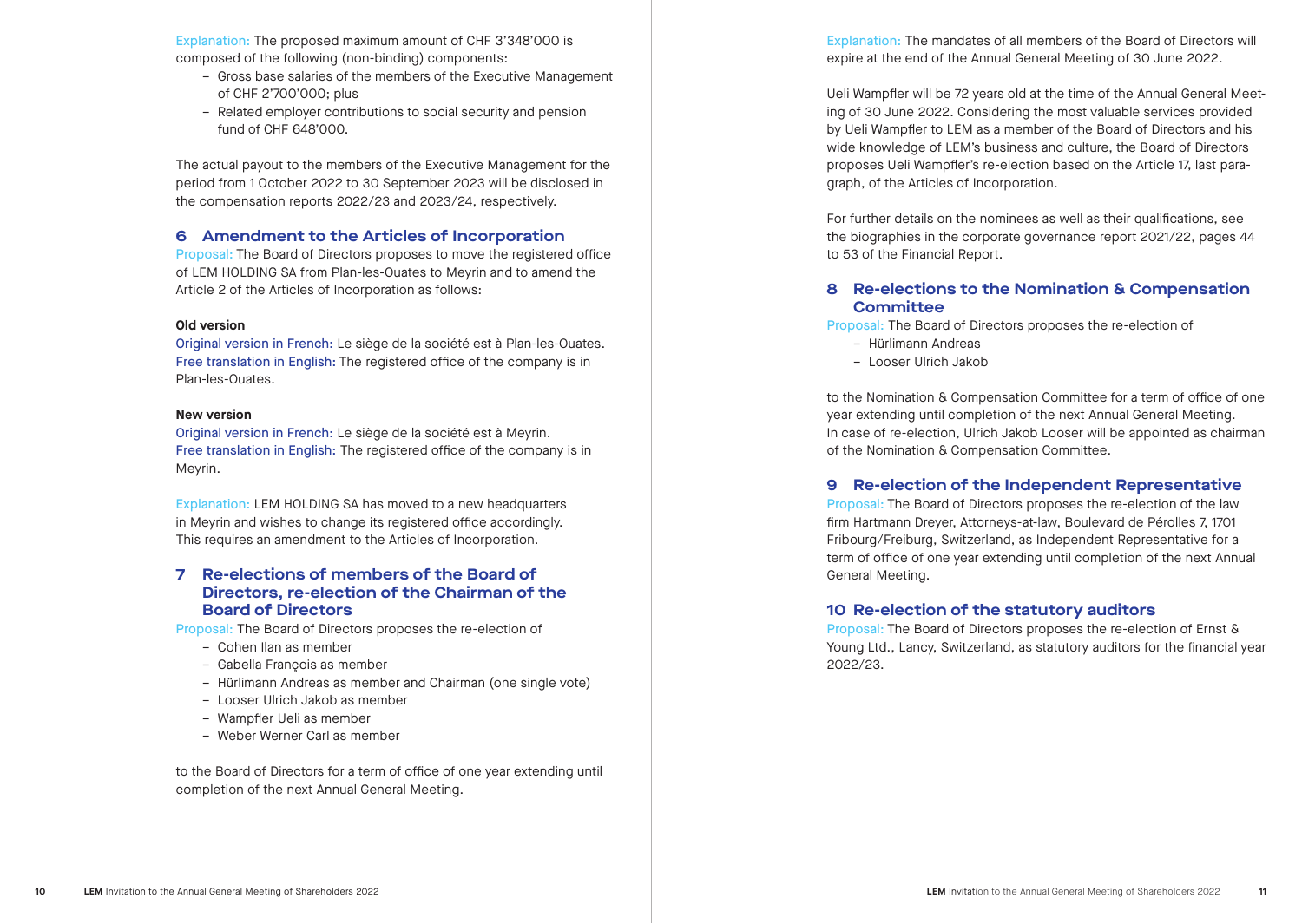### **Organizational information**

#### **Annual report**

The annual report 2021/22 is available in two documents. The first is the Annual Review, which is effectively the management report on the year's performance. The second is the Financial Report, consisting of the consolidated financial statements of the LEM Group, the annual financial statements of LEM HOLDING SA, the compensation report, the corporate governance report and the reports of the statutory auditors. Both documents can be accessed on LEM's website https://www.lem.com/en/investors and select > Financial Reports). A hard copy of the Annual Review is sent to shareholders. The full annual report is available for inspection from 9 June 2022 at the registered office of LEM HOLDING SA, which is located at chemin des Aulx 8, 1228 Plan-les-Ouates, Switzerland. The annual report 2021/22 is only available in English.

#### **Voting entitlement**

Those shareholders entered in the share register on 21 June 2022, 17:00 (CEST), are entitled to vote.

From 21 June 2022, 17:00 (CEST), up to and including 30 June 2022, no entries will be made in the share register which would create a right to vote at this year's Annual General Meeting. Shareholders who sell part or all of their shares before the Annual General Meeting are no longer entitled to vote to that extent.

#### **Personal attendance at the Annual General Meeting**

If you wish to attend the Annual General Meeting in person, please use the enclosed registration form to order your admission card.

If you cannot attend the Annual General Meeting in person, according to Article 14 of the Articles of Association of LEM HOLDING SA, you may arrange to be represented by:

- another person, who does not need to be a shareholder, or
- the Independent Representative, Hartmann Dreyer, Attorneys-at-law, Boulevard de Pérolles 7, P.O. Box 343, CH-1701 Fribourg/Freiburg, Switzerland.

The enclosed registration form may be used as power of attorney to the Independent Representative and for voting instructions. Both have to be returned by enclosed envelope not later than 27 June 2022 to LEM HOLDING SA, c/o areg.ch ag, Fabrikstrasse 10, 4614 Hägendorf, Switzerland.

To the extent you do not provide specific instructions to the Independent Representative, you instruct the Independent Representative to vote your shares in favor of the proposals of the Board of Directors with respect to the items listed on the agenda. The same shall apply for additional or alternative proposals to the agenda items included in this invitation and for new agenda items.

#### **Electronic proxies and voting instructions**

Alternatively, shareholders have the possibility to cast their votes by issuing electronic proxies and voting instructions to the Independent Representative via Netvote: https://lem.netvote.ch. Shareholders may provide or change any voting instructions they have communicated electronically until but not later than 27 June 2022, 23:59 (CEST). The e-voting fact sheet and requisite login data are part of the enclosed meeting materials supplied to the shareholders.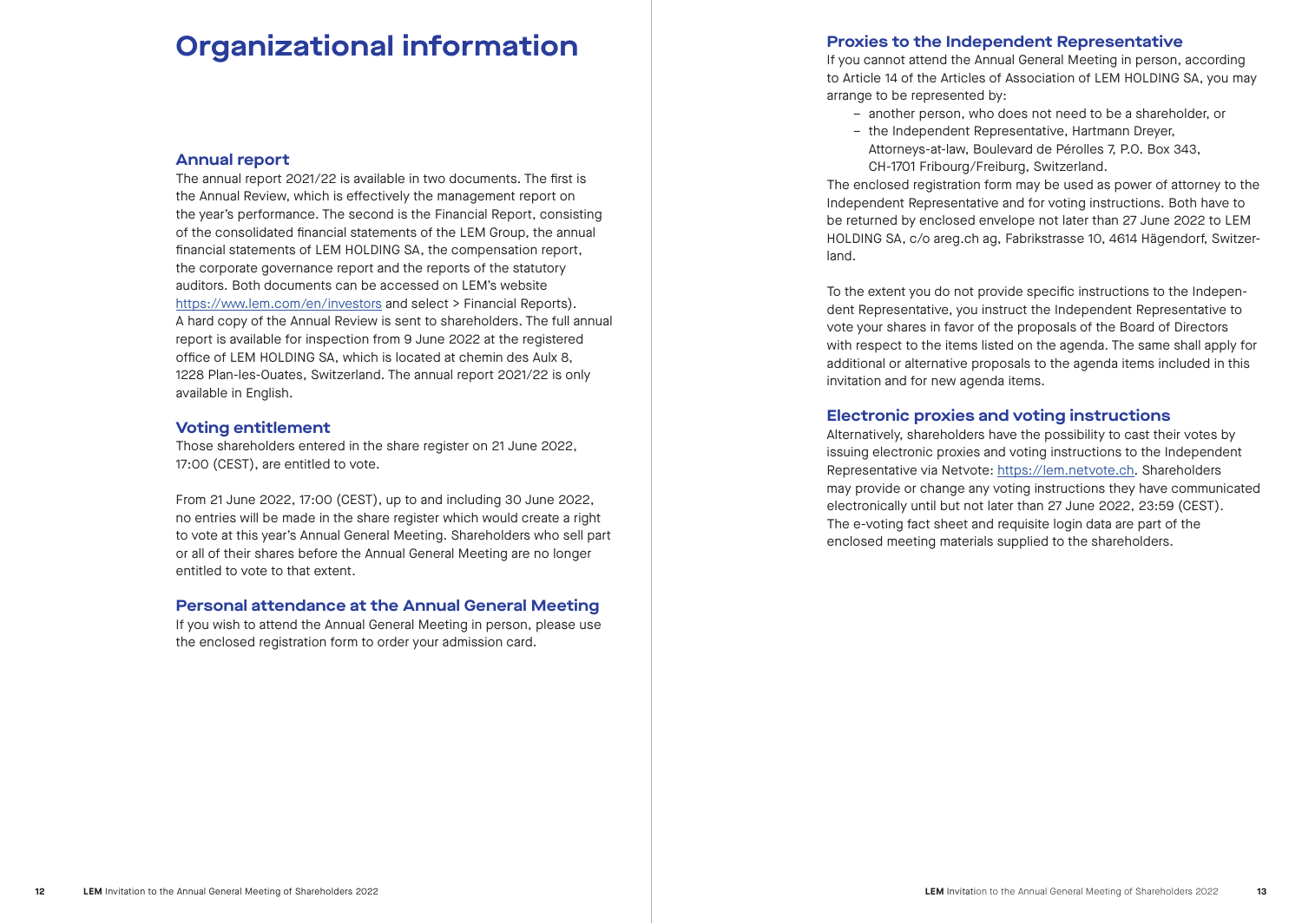#### **Correspondence**

We kindly request that shareholders submit any correspondence in connection with the Annual General Meeting by priority mail to LEM HOLDING SA, c/o areg.ch ag, Fabrikstrasse 10, 4614 Hägendorf, Switzerland.

#### **Language**

The Annual General Meeting will be held in French. Presentations will be projected in French and English. There will be no simultaneous translation into other languages.

#### **Invitation**

This invitation will be published in the Swiss Commercial Gazette on 9 June 2022.

At the end of the Annual General Meeting, we are pleased to welcome all shareholders to a cocktail buffet.

Meyrin, 24 May 2022 On behalf of the Board of Directors of LEM HOLDING SA

A. Hostiman

Andreas Hürlimann, Chairman of the Board of Directors

LEM HOLDING SA Chemin des Aulx 8 1228 Plan-les-Ouates Switzerland Phone: +41 22 706 11 11 ww.lem.com